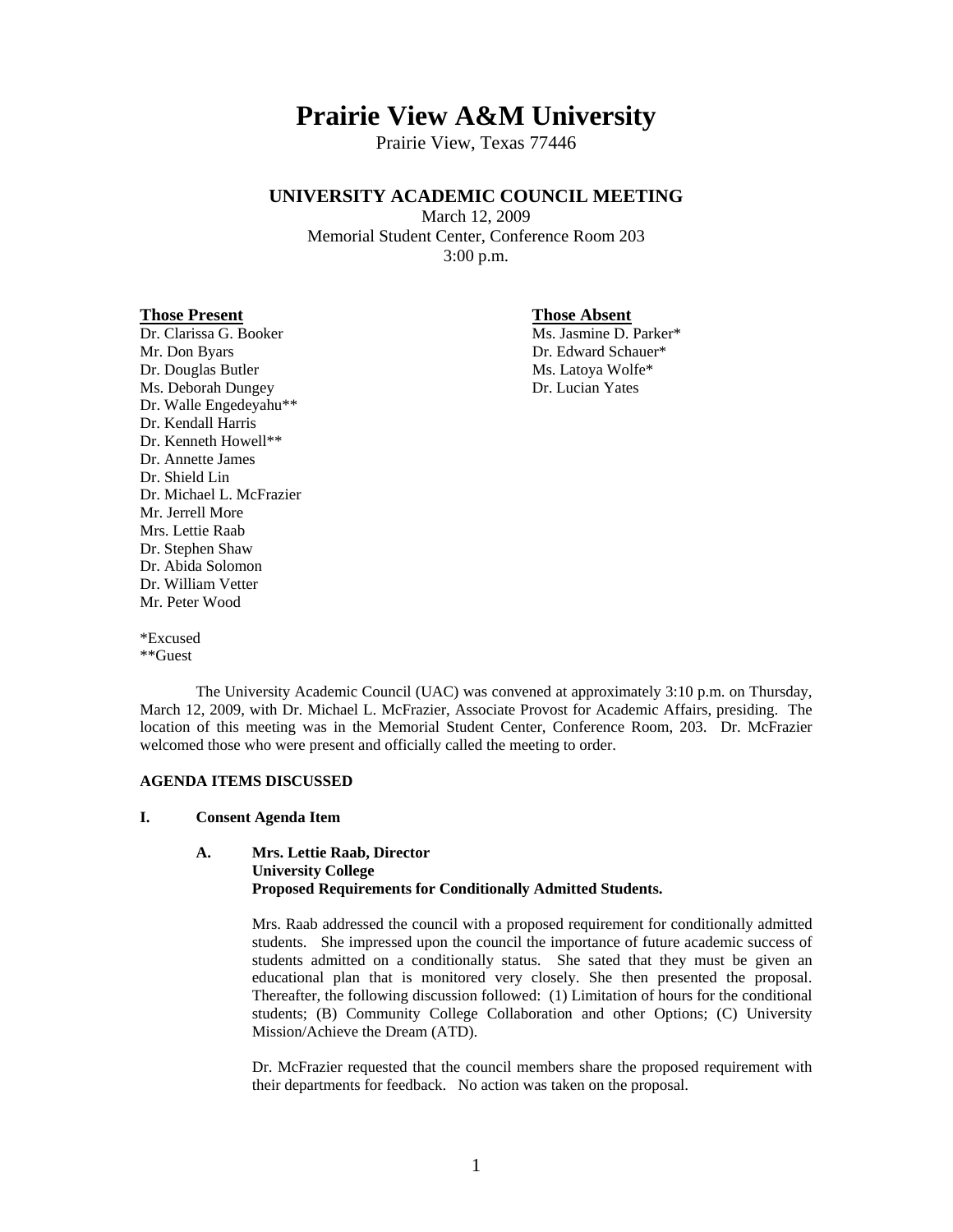### **B. Dr. Douglas Butler, Acting Department Head Department of Curriculum and Instruction College of Education**

Dr. Butler was requesting approval of six Interdisciplinary Studies Degree Plans (i.e., EC-6 Generalist (120 SCHS); Special Education EC-12 (123SCHs); English/Language Arts and Reading 4-8 (120 CHs); Mathematics, 4-8 (120 SCHs); Science, 4-8 (120 SCHs); and Social Studies (120 SChs). He stated that the College of Education had compared the current degree plans with other school programs and noted that they were not in compliance with the current state requirements. He stated that there was input from the faculty, Teacher Center Advisory Board members, Department Heads and students. All of the courses within the degree plans were already on the inventory. A brief discussion followed Dr. Butler's presentation.

#### Questions/Concerns**:**

- 1. Ms. Dungey asked if the core requirement listed was consistent with the University's core requirement. Dr. Butler response was yes.
- 2. Humanities/Visual Arts Requirement
- 3. Social Studies Options (HIST 1313)—noted twice)
- 4. Effective date Fall 2009

After satisfying the concerns of the Council, the following motion was carried.

 **Motion:** Mrs. Raab moved and Dr. Shaw seconded the motion that the six Interdisciplinary Studies degree plans be approved with cited modifications. **The motion carried unanimously.** 

#### **II. Task Force Assignments**

o **Task Force IV:** Dr. Booker stated that she, along with other members of Task Force IV had met and stated that the request from the Division of Social Work, Behavior and Political Science in the College of Arts and Sciences were in compliance with what was requested. She then asked Dr. Walle Engedayehu, Head of the Division of Social Work, Behavioral & Political Science to address the council.

 Dr. Engedayehu stated he and faculty in the Division of Social Work, Behavioral and Political Science had met with the College of Education to recommend that a degree program with a Teacher Certification Track for Majors in History and Political Science be approved. He stated both tracks would consist of 18 hours of CUIN courses from the College of Education. The course would take the place of the minor courses required of Majors to complete the degree requirement in each program.

Dr. Booker and Mrs. Raab expressed favorable comments to Dr. Engedayehu.

**Motion:** Dr. Booker moved and Dr. Lin seconded the motion that the request for a approval of Teacher Certification Tracks in History and Political Science be approved. **The motion carried unanimously.**

#### **III. Old Business**

None